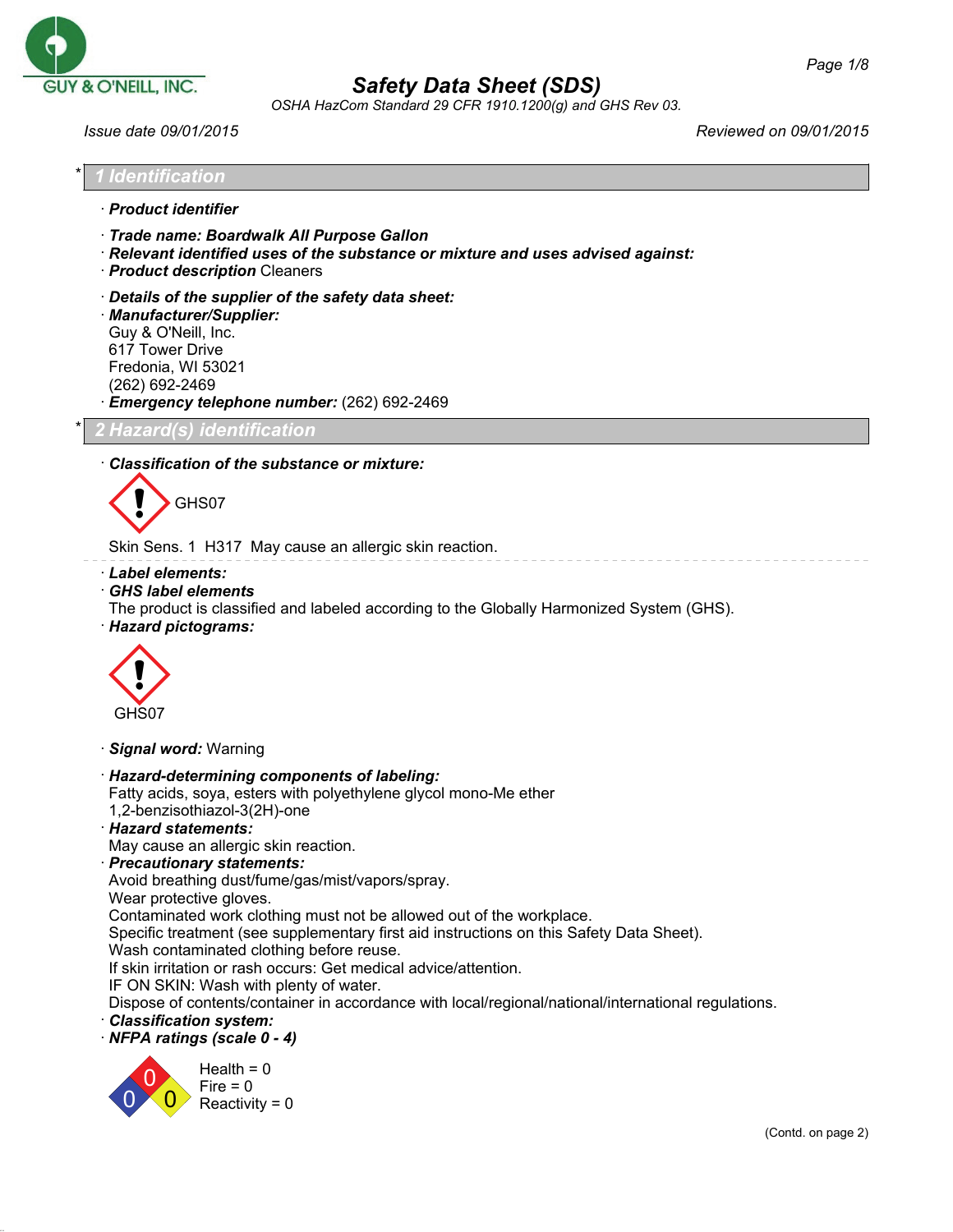

*OSHA HazCom Standard 29 CFR 1910.1200(g) and GHS Rev 03.*

*Issue date 09/01/2015 Reviewed on 09/01/2015*

*Trade name: Boardwalk All Purpose Gallon*

## · *HMIS-ratings (scale 0 - 4)*

| <b>HEALTH</b> | $\Box$ Health = 0                               |
|---------------|-------------------------------------------------|
| <b>FIRE</b>   | $\begin{bmatrix} 0 \\ 1 \end{bmatrix}$ Fire = 0 |
|               | REACTIVITY 0 Reactivity = 0                     |

## · *Hazard(s) not otherwise classified (HNOC):* None known

#### \* *3 Composition/information on ingredients*

· *Description:* Mixture of substances listed below with nonhazardous additions.

| · Dangerous Components:                                                             |           |
|-------------------------------------------------------------------------------------|-----------|
| 68584-25-8 Benzenesulfonic acid, C10-16-alkyl derivs., compds. with triethanolamine | $< 2.5\%$ |
| Eye Dam. 1, H318; $\Diamond$ Skin Irrit. 2, H315; Aquatic Acute 2, H401             |           |
| 864529-51-1 Fatty acids, soya, esters with polyethylene glycol mono-Me ether        | $< 2.5\%$ |
| Skin Sens. 1, H317                                                                  |           |
|                                                                                     |           |

# \* *4 First-aid measures*

## · *Description of first aid measures:*

- · *After inhalation:* Supply fresh air; consult doctor in case of complaints.
- · *After skin contact:* If skin irritation occurs, consult a doctor.
- · *After eye contact:* Rinse opened eye for several minutes under running water.
- · *After swallowing:* If swallowed and symptoms occur, consult a doctor.
- · *Information for doctor:*
- · *Most important symptoms and effects, both acute and delayed:* No further relevant information available.
- · *Indication of any immediate medical attention and special treatment needed:*

No further relevant information available.

## *5 Fire-fighting measures*

- · *Extinguishing media:*
- · *Suitable extinguishing agents:*

CO₂, extinguishing powder or water spray. Fight larger fires with water spray or alcohol resistant foam.

- · *Special hazards arising from the substance or mixture:* No further relevant information available.
- · *Advice for firefighters:*
- · *Protective equipment:*

As in any fire, wear self-contained breathing apparatus pressure-demand (NIOSH approved or equivalent) and full protective gear to prevent contact with skin and eyes.

## *6 Accidental release measures*

- · *Personal precautions, protective equipment and emergency procedures:* Not required.
- · *Environmental precautions:* No special measures required.
- · *Methods and material for containment and cleaning up:*

Absorb with liquid-binding material (i.e. sand, diatomite, acid binders, universal binders, sawdust). Dispose of the collected material according to regulations.

- · *Reference to other sections:*
- See Section 7 for information on safe handling.
- See Section 8 for information on personal protection equipment.

See Section 13 for disposal information.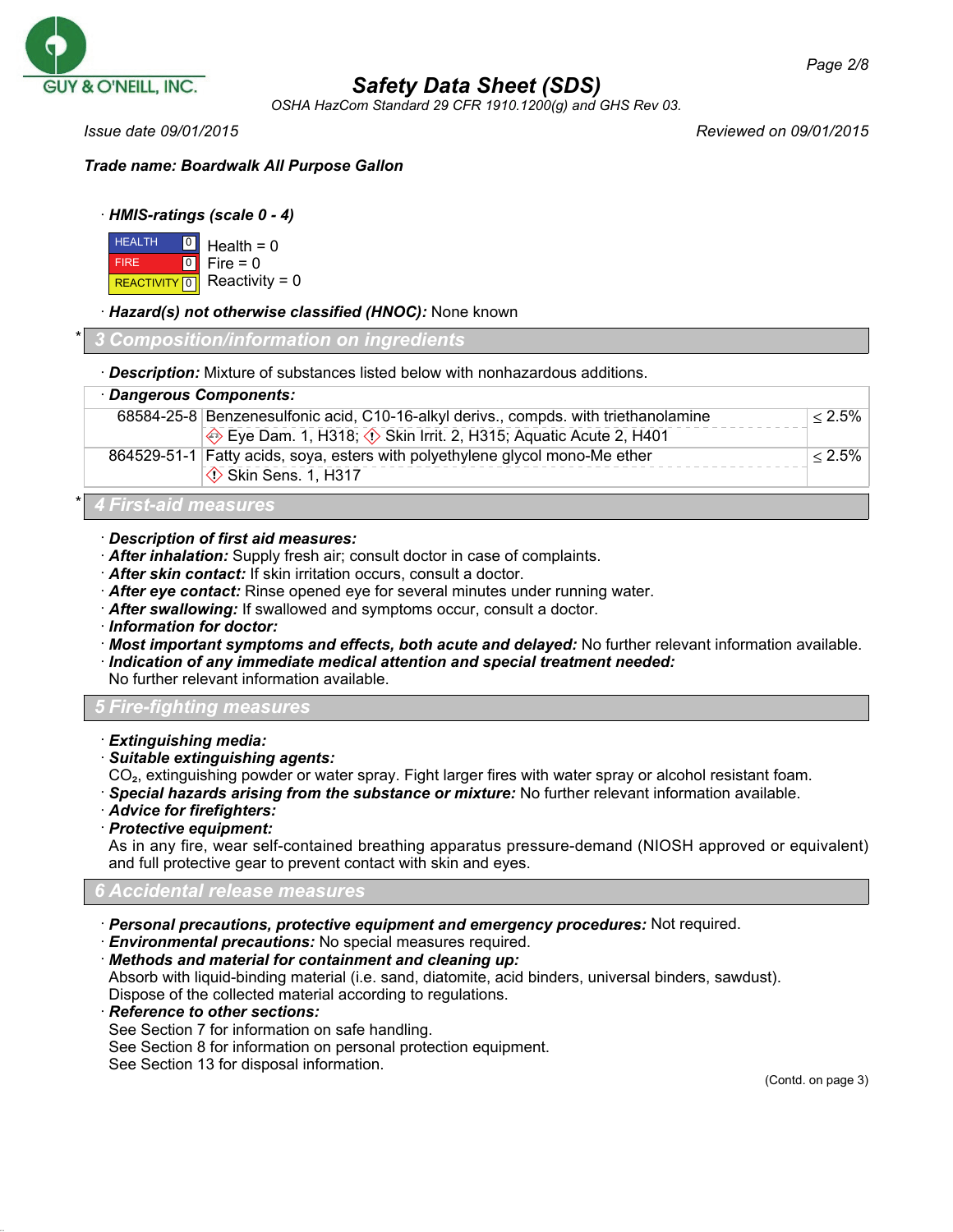

*OSHA HazCom Standard 29 CFR 1910.1200(g) and GHS Rev 03.*

*Page 3/8*

*Trade name: Boardwalk All Purpose Gallon*

#### \* *7 Handling and storage*

- · *Handling*
- · *Precautions for safe handling:* No special precautions are necessary if used correctly.
- · *Information about protection against explosions and fires:* No special measures required.
- · *Conditions for safe storage, including any incompatibilities:*
- · *Storage*
- · *Requirements to be met by storerooms and receptacles:* Store in the original container.
- · *Information about storage in one common storage facility:* Not required.
- · *Further information about storage conditions:* None.
- · *Specific end use(s):* No further relevant information available.

\* *8 Exposure controls/personal protection*

· *Additional information about design of technical systems:* No further data; see section 7.

- · *Control parameters:*
- · *Components with occupational exposure limits:*

The product does not contain any relevant quantities of materials with critical values that have to be monitored at the workplace.

- · *Additional information:* The lists that were valid during the creation of this SDS were used as basis.
- · *Exposure controls:*
- · *Personal protective equipment:*
- · *General protective and hygienic measures:*

The usual precautionary measures for handling chemicals should be followed.

Wash hands before breaks and at the end of work.

- · *Breathing equipment:* Not required.
- · *Protection of hands:* Not required.
- · *Material of gloves:* Not required.
- · *Penetration time of glove material:* Not applicable.
- · *Eye protection:*



Goggles recommended during refilling.

#### \* *9 Physical and chemical properties*

- · *Information on basic physical and chemical properties*
- · *General Information*

| · Appearance:                                                                                     |                                    |
|---------------------------------------------------------------------------------------------------|------------------------------------|
| Form:                                                                                             | Liquid                             |
| Color:                                                                                            | Yellow                             |
| · Odor:                                                                                           | Mild                               |
| Odor threshold:                                                                                   | Not determined.                    |
| $\cdot$ pH-value @ 20 °C (68 °F):                                                                 | 11.74                              |
| Change in condition<br><b>Melting point/Melting range:</b><br><b>Boiling point/Boiling range:</b> | Not determined.<br>100 °C (212 °F) |
| · Flash point:                                                                                    | None                               |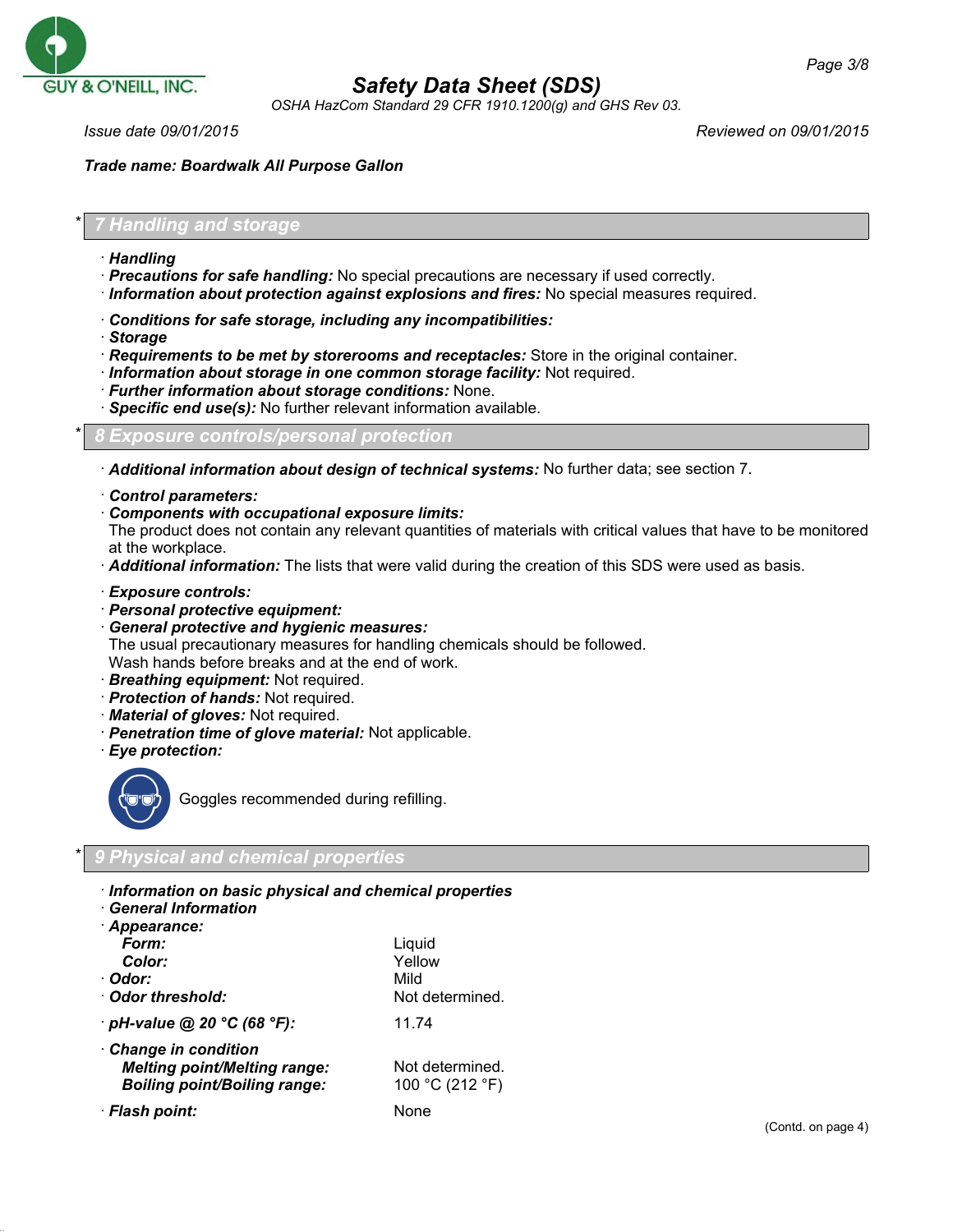

*OSHA HazCom Standard 29 CFR 1910.1200(g) and GHS Rev 03.*

*Issue date 09/01/2015 Reviewed on 09/01/2015*

## *Trade name: Boardwalk All Purpose Gallon*

| · Flammability (solid, gaseous):                                                     | Not applicable.                                       |
|--------------------------------------------------------------------------------------|-------------------------------------------------------|
| · Ignition temperature:                                                              | 0 °C (32 °F)                                          |
| · Decomposition temperature:                                                         | Not determined.                                       |
| · Auto igniting:                                                                     | Product is not self-igniting.                         |
| · Danger of explosion:                                                               | Product does not present an explosion hazard.         |
| · Explosion limits:<br>Lower:<br><b>Upper:</b>                                       | $0.0$ Vol %<br>0.0 Vol %                              |
| $\cdot$ Vapor pressure @ 20 °C (68 °F):                                              | 23 hPa (17 mm Hg)                                     |
| · Density:<br><b>Relative density:</b><br>Vapor density:<br><b>Evaporation rate:</b> | Not determined.<br>Not determined.<br>Not determined. |
| · Solubility in / Miscibility with:<br>Water:                                        | Not miscible or difficult to mix.                     |
| · Partition coefficient (n-octanol/water): Not determined.                           |                                                       |
| · Viscosity:<br>Dynamic:<br>Kinematic:                                               | Not determined.<br>Not determined.                    |
| · Solvent content:<br><b>Organic solvents:</b><br>Water:<br><b>VOC content:</b>      | $0.3\%$<br>97.3 %<br>0.3%                             |
| <b>Solids content:</b><br>Other information:                                         | $0.4\%$<br>No further relevant information available. |

## \* *10 Stability and reactivity*

· *Reactivity:* No further relevant information available.

· *Chemical stability:* Stable under normal conditions.

· *Thermal decomposition / conditions to be avoided:* No decomposition if used according to specifications.

- · *Possibility of hazardous reactions:* No dangerous reactions known.
- · *Conditions to avoid:* No further relevant information available.
- · *Incompatible materials:* No further relevant information available.

· *Hazardous decomposition products:* No dangerous decomposition products known.

#### \* *11 Toxicological information*

· *Information on toxicological effects:*

· *Acute toxicity:*

#### · *LD/LC50 values that are relevant for classification:*

## **68584-25-8 Benzenesulfonic acid, C10-16-alkyl derivs., compds. with triethanolamine**

Oral LD50 2925 mg/kg (rat)

Dermal LD50 > 2000 mg/kg (rabbit)

## · *Primary irritant effect:*

· *On the skin:* May cause an allergic skin reaction.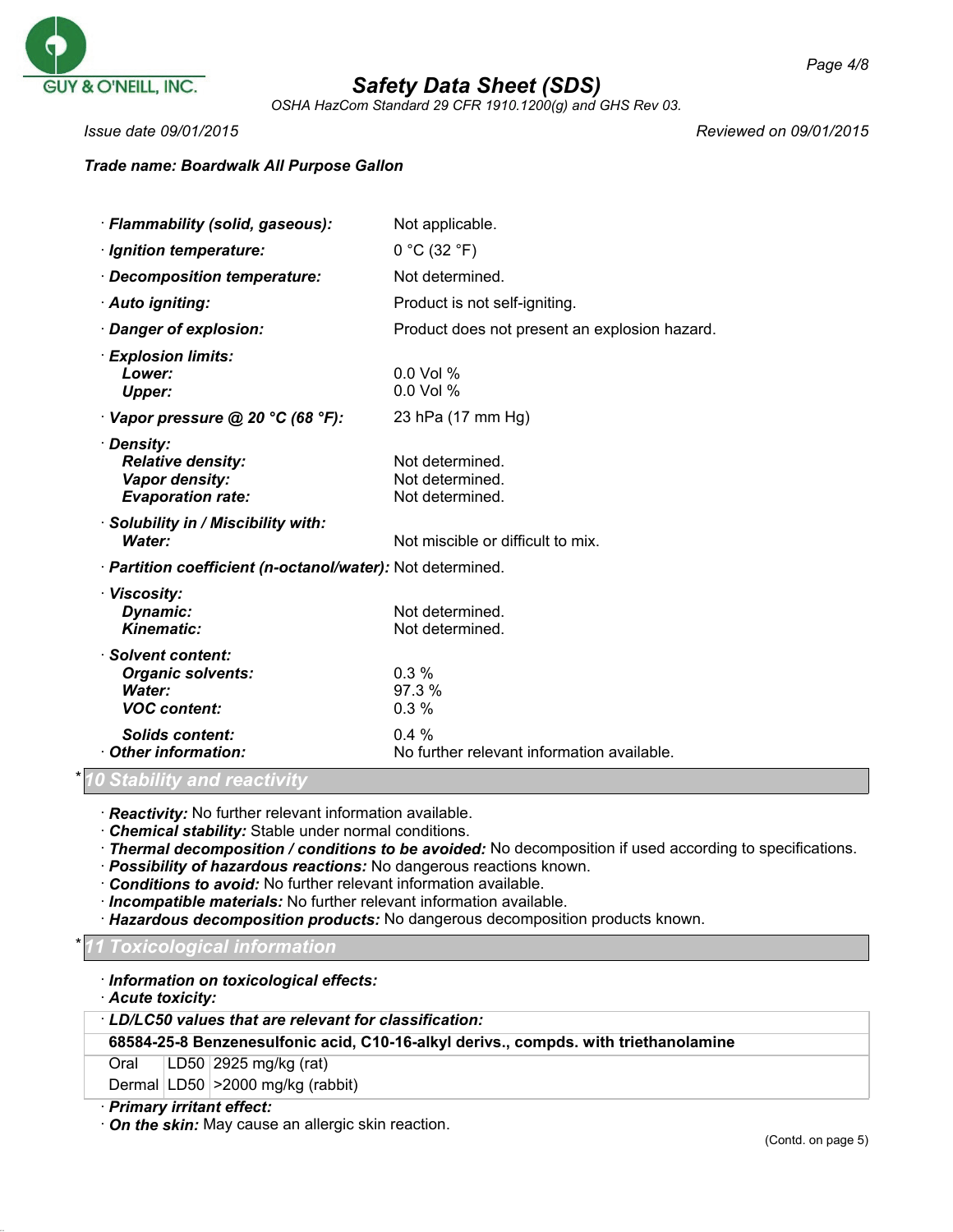

*OSHA HazCom Standard 29 CFR 1910.1200(g) and GHS Rev 03.*

*Issue date 09/01/2015 Reviewed on 09/01/2015*

## *Trade name: Boardwalk All Purpose Gallon*

- · *On the eye:* No irritating effect.
- · *Additional toxicological information:*
- · *Carcinogenic categories:*
- · *IARC (International Agency for Research on Cancer):*

102-71-6 Triethanolamine, TEA 3

· *NTP (National Toxicology Program):*

None of the ingredients are listed.

· *OSHA-Ca (Occupational Safety & Health Administration):*

None of the ingredients are listed.

\* *12 Ecological information*

· *Toxicity:*

## · *Aquatic toxicity:*

**68584-25-8 Benzenesulfonic acid, C10-16-alkyl derivs., compds. with triethanolamine**

 $EC50$  3.5 mg/l (daphnia)

· *Persistence and degradability:* No further relevant information available.

- · *Behavior in environmental systems:*
- · *Bioaccumulative potential:* No further relevant information available.
- · *Mobility in soil:* No further relevant information available.
- · *Additional ecological information:*
- · *General notes:*
- Generally not hazardous for water.

Rinse off of bigger amounts into drains or the aquatic environment may lead to increased pH-values. A high pH-value harms aquatic organisms. In the dilution of the use-level the pH-value is considerably reduced, so that after the use of the product the aqueous waste, emptied into drains, is only low water-dangerous.

- · *Results of PBT and vPvB assessment:*
- · *PBT:* Not applicable.
- · *vPvB:* Not applicable.
- · *Other adverse effects:* No further relevant information available.

\* *13 Disposal considerations*

· *Waste treatment methods:*

· *Recommendation:* Recycle or dispose with household trash.

· *Uncleaned packagings:*

· *Recommendation:* Disposal must be made according to official regulations.

#### *14 Transport information*

| · UN-Number:                                               |                        |  |
|------------------------------------------------------------|------------------------|--|
| · DOT, ADR, ADN, IMDG, IATA                                | Non-Regulated Material |  |
| UN proper shipping name:                                   |                        |  |
| · DOT, ADR, ADN, IMDG, IATA<br>Transport hazard class(es): | Non-Regulated Material |  |
|                                                            |                        |  |
| · DOT, ADR, ADN, IMDG, IATA                                |                        |  |
| · Class:                                                   | Non-Regulated Material |  |
| · Packing group:                                           |                        |  |
| · DOT, ADR, IMDG, IATA                                     | Non-Regulated Material |  |
| <b>Environmental hazards:</b>                              | Not applicable.        |  |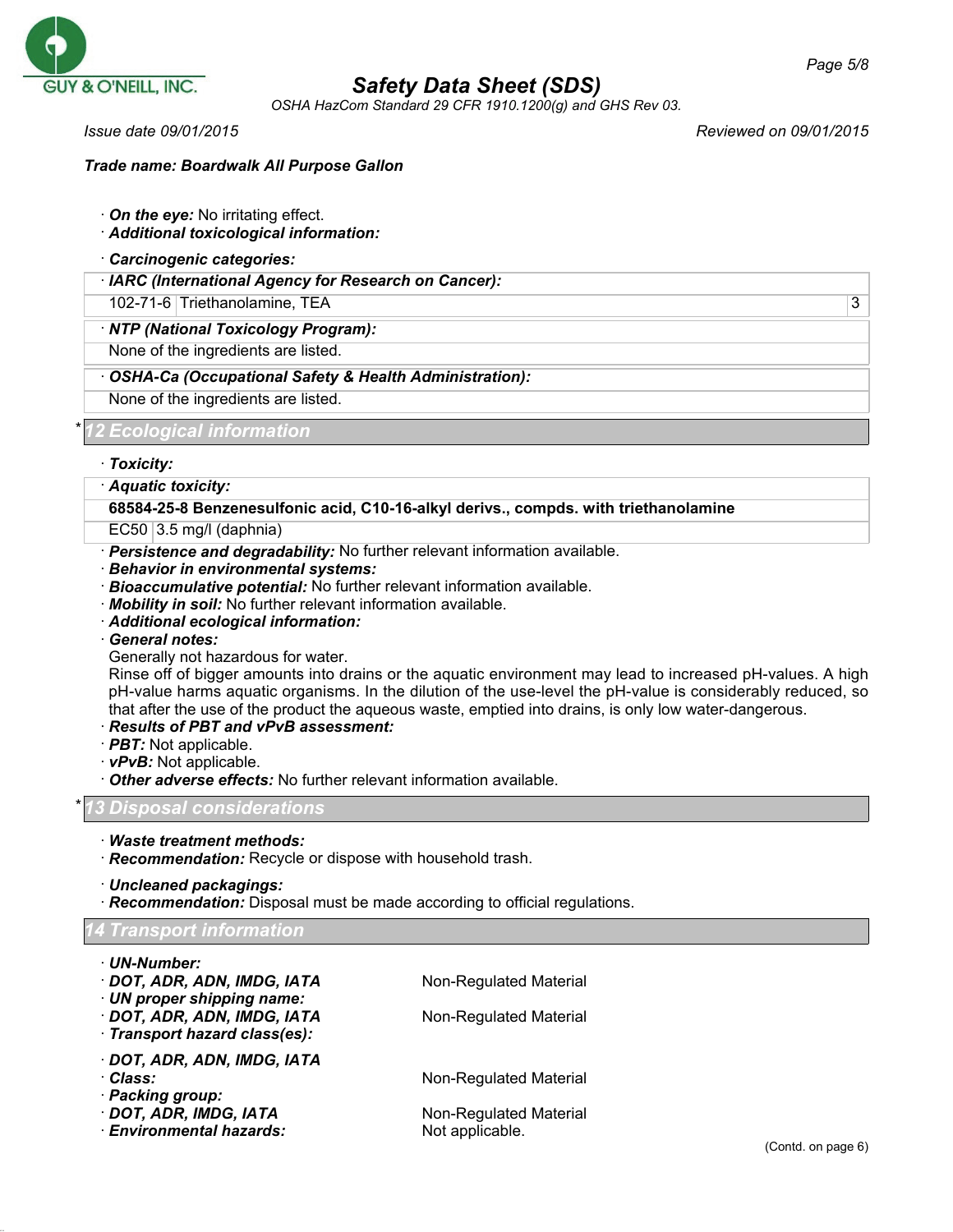

*OSHA HazCom Standard 29 CFR 1910.1200(g) and GHS Rev 03.*

*Issue date 09/01/2015 Reviewed on 09/01/2015*

*Trade name: Boardwalk All Purpose Gallon*

| <b>MARPOL73/78 and the IBC Code:</b><br>· UN "Model Regulation":    | Not applicable.<br>Non-Regulated Material                                                               |    |
|---------------------------------------------------------------------|---------------------------------------------------------------------------------------------------------|----|
| 15 Regulatory information                                           |                                                                                                         |    |
| <b>SARA (Superfund Amendments and Reauthorization):</b>             | $\cdot$ Safety, health and environmental regulations/legislation specific for the substance or mixture: |    |
| · Section 355 (extremely hazardous substances):                     |                                                                                                         |    |
| None of the ingredients are listed.                                 |                                                                                                         |    |
| · Section 313 (Specific toxic chemical listings):                   |                                                                                                         |    |
| None of the ingredients are listed.                                 |                                                                                                         |    |
| TSCA (Toxic Substances Control Act):                                |                                                                                                         |    |
| All ingredients are listed.                                         |                                                                                                         |    |
| California Proposition 65:                                          |                                                                                                         |    |
| Chemicals known to cause cancer:                                    |                                                                                                         |    |
| None of the ingredients are listed.                                 |                                                                                                         |    |
| Chemicals known to cause reproductive toxicity for females:         |                                                                                                         |    |
| None of the ingredients are listed.                                 |                                                                                                         |    |
| Chemicals known to cause reproductive toxicity for males:           |                                                                                                         |    |
| None of the ingredients are listed.                                 |                                                                                                         |    |
| Chemicals known to cause developmental toxicity:                    |                                                                                                         |    |
| None of the ingredients are listed.                                 |                                                                                                         |    |
| Carcinogenic categories:                                            |                                                                                                         |    |
| · EPA (Environmental Protection Agency):                            |                                                                                                         |    |
| None of the ingredients are listed.                                 |                                                                                                         |    |
| TLV (Threshold Limit Value established by ACGIH):                   |                                                                                                         |    |
| 7681-57-4 Sodium metabisulphite                                     |                                                                                                         | A4 |
| · NIOSH-Ca (National Institute for Occupational Safety and Health): |                                                                                                         |    |
| None of the ingredients are listed.                                 |                                                                                                         |    |



· *Signal word:* Warning

· *Hazard-determining components of labeling:* Fatty acids, soya, esters with polyethylene glycol mono-Me ether

1,2-benzisothiazol-3(2H)-one · *Hazard statements:*

May cause an allergic skin reaction.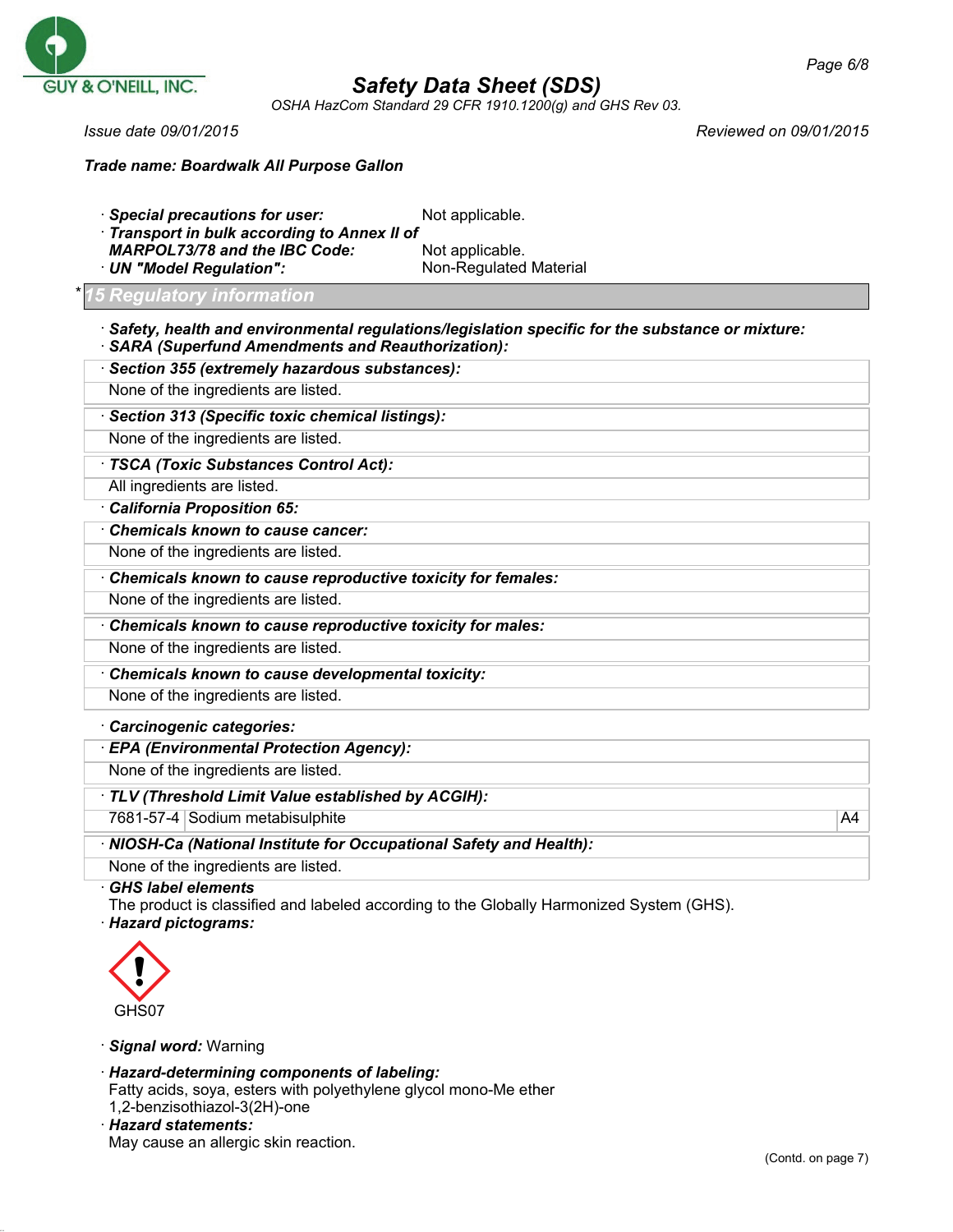

*OSHA HazCom Standard 29 CFR 1910.1200(g) and GHS Rev 03.*

*Issue date 09/01/2015 Reviewed on 09/01/2015*

## *Trade name: Boardwalk All Purpose Gallon*

#### · *Precautionary statements:*

Avoid breathing dust/fume/gas/mist/vapors/spray.

Wear protective gloves.

Contaminated work clothing must not be allowed out of the workplace.

Specific treatment (see supplementary first aid instructions on this Safety Data Sheet).

Wash contaminated clothing before reuse.

If skin irritation or rash occurs: Get medical advice/attention.

IF ON SKIN: Wash with plenty of water.

Dispose of contents/container in accordance with local/regional/national/international regulations.

#### · *National regulations:*

The product is subject to be classified according with the latest version of the regulations on hazardous substances.

#### · *State Right to Know:* 7732-18-5 Water, distilled water, deionized water 90-99% 68584-25-8 Benzenesulfonic acid, C10-16-alkyl derivs., compds. with triethanolamine ◆ Eye Dam. 1, H318; ◇ Skin Irrit. 2, H315; Aquatic Acute 2, H401 ≤ 2.5% 61789-40-0 Cocamidopropyl Betaine  $\Diamond$  Acute Tox. 4, H312; Skin Irrit. 2, H315; Eye Irrit. 2B, H320  $< 2.5\%$ 7681-57-4 Sodium metabisulphite  $\Leftrightarrow$  Eye Dam. 1, H318;  $\Leftrightarrow$  Acute Tox. 4, H302 ≤ 2.5% 102-71-6 Triethanolamine, TEA  $\Diamond$  Skin Irrit. 2, H315; Eye Irrit. 2B, H320  $< 2.5\%$ 864529-51-1 Fatty acids, soya, esters with polyethylene glycol mono-Me ether  $\circ$  Skin Sens. 1, H317 ≤ 2.5% 2682-20-4 2-methyl-2H-isothiazol-3-one 0.005%

· *Chemical safety assessment:* A Chemical Safety Assessment has not been carried out.

#### *16 Other information*

The information and recommendations in this safety data sheet are, to the best of our knowledge, accurate as of the date of issue. Nothing herein shall be deemed to create warranty, expressed or implied, and shall not establish a legally valid contractual relationship. It is the responsibility of the user to determine applicability of this information and the suitability of the material or product for any particular purpose.

#### · *Date of preparation / last revision:* 09/01/2015 / 2

#### · *Abbreviations and acronyms:*

ADR: The European Agreement concerning the International Carriage of Dangerous Goods by Road

ADN: The European Agreement concerning the International Carriage of Dangerous Goods by Inland Waterways

- IMDG: International Maritime Code for Dangerous Goods
- DOT: US Department of Transportation IATA: International Air Transport Association

ACGIH: American Conference of Governmental Industrial Hygienists

EINECS: European Inventory of Existing Commercial Chemical Substances

ELINCS: European List of Notified Chemical Substances

CAS: Chemical Abstracts Service (division of the American Chemical Society)

NFPA: National Fire Protection Association (USA)

HMIS: Hazardous Materials Identification System (USA)

VOC: Volatile Organic Compounds (USA, EU)

LC50: Lethal concentration, 50 percent

LD50: Lethal dose, 50 percent

PBT: Persistent, Bioaccumulative and Toxic

vPvB: very Persistent and very Bioaccumulative

Skin Irrit. 2: Skin corrosion/irritation, Hazard Category 2

Eye Dam. 1: Serious eye damage/eye irritation, Hazard Category 1

Skin Sens. 1: Sensitisation - Skin, Hazard Category 1

Aquatic Acute 2: Hazardous to the aquatic environment - AcuteHazard, Category 2